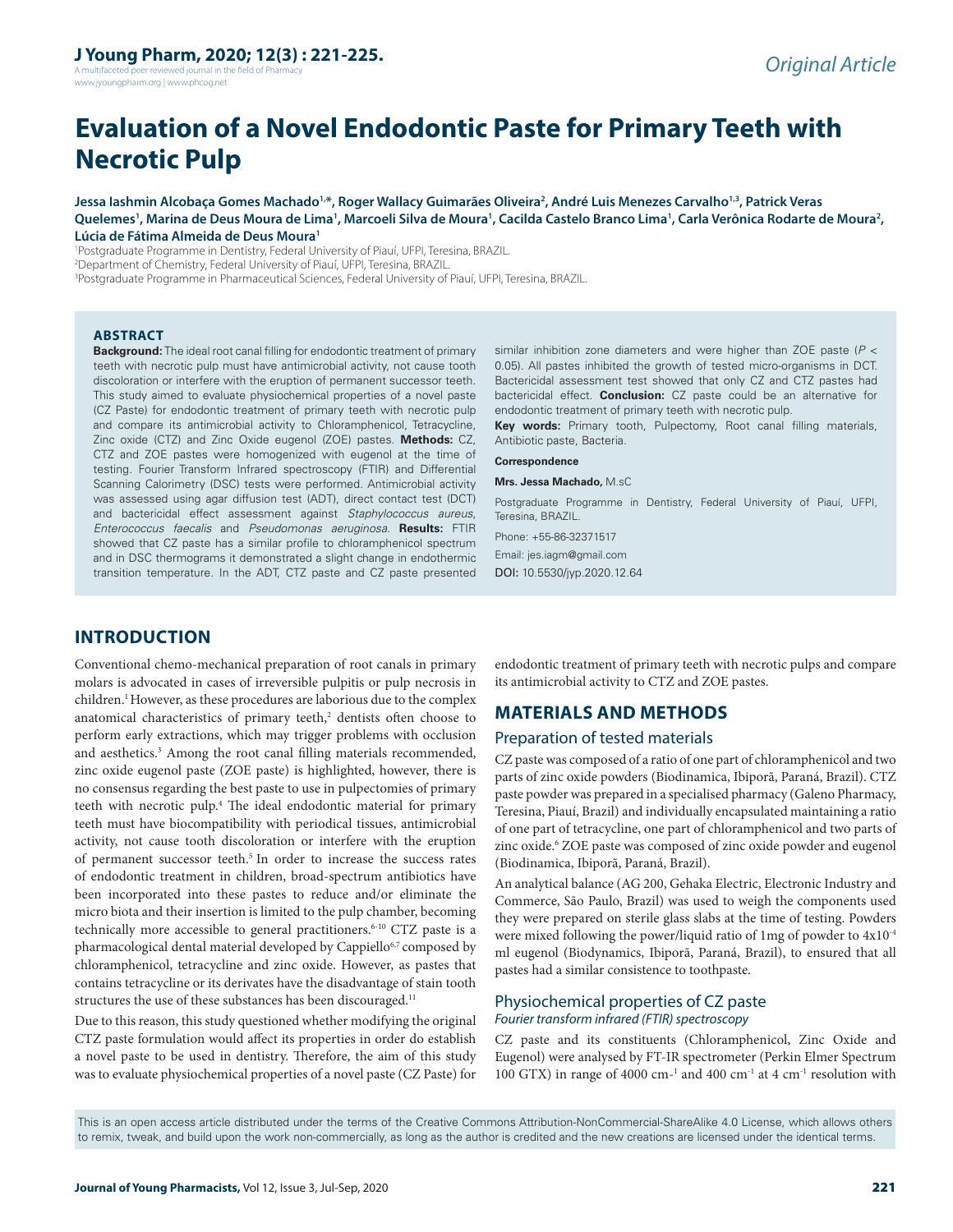16 scans co-added and as KBr pellet. Collected spectra were investigated for possible chemical interactions between drugs and other components of formulation.

#### *Differential scanning calorimetry (DSC)*

A quantity of 5 mg of each sample (CZ paste and Chloramphenicol) was placed in an aluminium pan and all samples were heated at the rate of 10°C/min under nitrogen stream (50 mL/min) (DSC-60, Shimadzu®). The heating temperature was carried out in the range of 0 to 500**°C**. Zinc oxide could not be analysed because its melting point is too high and eugenol because it is a liquid at room temperature.

### Antimicrobial activity

The antimicrobial activity of CZ paste was compared to CTZ and ZOE pastes using the agar diffusion test (ADT), direct contact test (DCT) and bactericidal effect assessment.

The bacterial strains of *Staphylococcus aureus* ATCC 6538, *Enterococcus faecalis* ATCC 29212 and *Pseudomonas aeruginosa* ATCC 27853 (American-type culture collection, Oswaldo Cruz Foundation, Rio de Janeiro, Brazil) were used.

Samples were cultured in Brucella broth supplemented with 2.5% yeast extract (Becton Dickinson and Company, Sparks, MD, USA) under aerobic conditions at 37°C for 24 hr. Then, the samples were inoculated in Brucella agar plates supplemented with 2.5% yeast extract (Becton Dickinson and Company, Sparks, MD, USA) and incubated. Afterwards, from isolated colonies, a suspension of each bacterial strain with a McFarland optical density of  $0.5$  ( $1.2 \times 10^8$  CFU/mL) was made into an 0.85% isotonic sodium chloride solution and used for all the experiments described below.

For the ADT test,<sup>12</sup> four 6 mm wells (one for each paste tested) were made on Mueller-Hinton agar plates (Becton Dickinson and Company, Sparks, MD, USA) and filled with the pastes. Then, 100 μL aliquots of each microbial species were inoculated into 8 mL tubes containing a semi-solid medium (Mueller-Hinton broth supplemented with 1% yeast extract and 0.8% Bacto agar, Becton Dickinson and Company, Sparks, MD, USA). These were homogenised and deposited over the plates with the previously filled wells. The seeded plates were maintained at room temperature for 1 hr and then incubated for 48 hr at 37**°**C in aerobic conditions. The experiments were carried out in triplicate.

Following the incubation period, the diameters of the inhibition zones were measured (in mm) using a calliper and the diameter mean was calculated. Data were analysed using the Graph Pad Prisma 5.0 software. Shapiro-Wilk test was applied to assess the normality of the variables. An analysis of variance (ANOVA) followed by Bonferroni's post-hoc test was used to assess the differences between the means of the groups (*P* < 0.05).

For DCT test,<sup>13</sup> 96-well micro dilution plates were positioned vertically, the walls of the wells were coated with the same quantity of the three pastes tested (four wells for each paste). Then, 10 μL of each microbial suspension was inoculated into the pastes and the plates were then incubated for 1 hr under aerobic conditions at 37°C. Next, 245 μL of tryptone soya broth (TSB; Difco Laboratories, Detroit, MI, USA) were added to each well and the bacterial concentration was about  $6 \times 10^6$ CFU/mL.

The culture medium (TSB) was used as the sterile control and the growth control (positive control) consisted of wells containing only the tested micro-organisms in TSB. A negative control containing only the pastes and broth was also performed. Absorbance readings were taken at the baseline and at 5, 10 and 24 hr at a wavelength of 630 nm (EL800 Universal Microplate Reader, Bio-Tek Instruments, Inc.). The plates were vortexed for 2 min prior to each reading. Mean and standard deviation of the optical density (OD) values obtained for each sample were calculated. Following 24 hr of incubation of the micro plates used in DCT test, the bactericidal effect of the same pastes was also verified. 100 μL of suspension contained in each well was removed and inoculated into tryptone soy agar (TSA) (Becton Dickinson and Company, Sparks, MD, USA) plates, then incubated at 37**°**C for 48 hr under aerobic. This experiment was also carried out in quadruplicate. The colonies counting was performed. A bactericidal effect was considered when a reduction equal to or greater than  $3$  Log<sub>10</sub> CFU/mL in relation to the inoculum was found.14

## **RESULTS**

## Physiochemical properties of CZ paste

The FTIR spectra and DSC curves of CZ paste and its constituents are shown in Figure 1. Chloramphenicol had broad band at 3350 cm<sup>-1</sup> which was attributed to O-H bond stretching vibration, while at 3258 cm<sup>-1</sup>, 1658 and 1554 can be also clearly identified with N-H, C=O stretching and N-H bending. The peaks at 1521 and 1352 cm-1 are correlated with aromatic nitro compound. When several chlorine atoms are attached to one carbon atom, the band is usually more intense and the C-Cl vibration is observed at 778 cm<sup>-1</sup> (Table 1). Zinc Oxide infrared spectra shows signature bands at 500 and 442 cm<sup>-1</sup> attributed to Zn-O stretching.<sup>15</sup> The spectra of Eugenol exhibit its signature peaks at 3515, 3072 and 3002 and 1638 cm-1, corresponding to O-H stretching, Ar-H stretching and vinyl (C=C) stretching. In addition, sharp peaks at  $1610$  and  $1512$  cm<sup>-1</sup> were

#### **Table 1: Frequency assignment of CZ paste components.**

| <b>Compound</b> | Wavenumber<br>$(cm-1)$       | <b>Vibrational mode assignment</b><br>and main contributions |
|-----------------|------------------------------|--------------------------------------------------------------|
| Zinc Oxide      | 500 and 442 cm <sup>-1</sup> | Zn-O stretching                                              |
| Chloramphenicol | 3350 $cm^{-1}$               | O-H bond stretching vibration                                |
|                 | 3263 cm <sup>-1</sup>        | N-H stretching                                               |
|                 | 1686 cm $^{-1}$              | $C=O$ stretching (amida I)                                   |
|                 | 1521/1350 cm <sup>-1</sup>   | N-O streching $(NO, -Ar)$                                    |
|                 | $1065$ cm <sup>-1</sup>      | C-O-C streching (primary<br>alcohol)                         |
|                 | $1018$ cm <sup>-1</sup>      | Ring bending                                                 |
|                 | $845$ cm <sup>-1</sup>       | C-N Strech (out of plan NH-<br>bending)                      |
| CZ Paste        | 3350 cm <sup>-1</sup>        | O-H bond stretching vibration                                |
|                 | 3263 cm <sup>-1</sup>        | N-H stretching                                               |
|                 | $1687$ cm <sup>-1</sup>      | $C=O$ stretching (amida I)                                   |
|                 | $1518/1351$ cm <sup>-1</sup> | N-O streching $(NO2 - Ar)$                                   |
|                 | $1062$ cm <sup>-1</sup>      | C-O streching (primary<br>alcohol)                           |
|                 | $1018cm^{-1}$                | Ring bending                                                 |
|                 | $845$ cm <sup>-1</sup>       | C-N Streching (out of plan NH-<br>bending)                   |
| Eugenol         | $3515$ cm <sup>-1</sup>      | O-H stretching                                               |
|                 | 3072 cm <sup>-1</sup>        | Ar-H stretching                                              |
|                 | 3002/1638 cm <sup>-1</sup>   | vinyl $(C=C)$ stretching                                     |
|                 | 1610/1512 cm <sup>-1</sup>   | C=C stretching of the aromatic<br>moiety                     |
|                 | $1265$ cm <sup>-1</sup>      | C-O-C stretching                                             |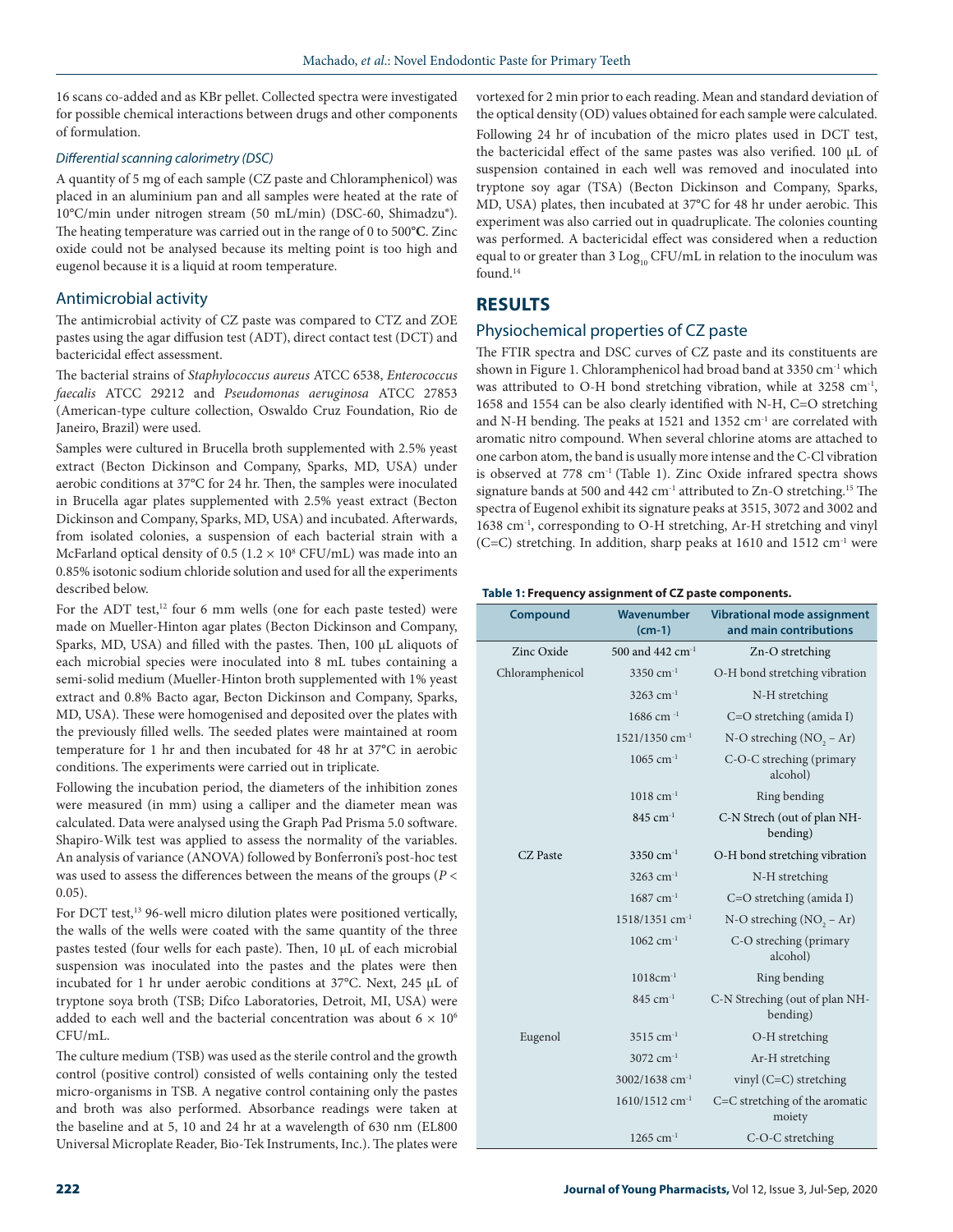also found in eugenol, which can be due C=C stretching of the aromatic moiety and at 1265 cm<sup>-1</sup>, which correspond to C-O stretching. CZ paste presented a similar profile with the chloramphenicol spectrum with weaker absorbance because of the presence of other compounds.

DSC curve of Chloramphenicol has shown a sharp endotherm band at 152.63**°**C attributed to de melting point (Tm) and in CZ curve the Tm of Chloramphenicol has been seen at 151.4**°**C.

#### Antimicrobial activity

The mean diameters of the microbial growth inhibition zones for the pastes in the ADT are presented in Table 2. In general, the CZ paste and CTZ pastes presented similar inhibition zone diameters and were higher than the ZOE paste  $(P < 0.05)$ .

CZ, CTZ and ZOE pastes inhibited the growth of all the tested microorganisms when compared to positive control (Figure 2A, B, C and D, respectively).

The bactericidal assessment test showed that the CZ paste and CTZ had positive bactericidal effect against all tested micro-organisms, while ZOE paste showed no effect.

## **DISCUSSION**

CZ paste was developed as an alternative material for pulpectomies in primary teeth from a modification of CTZ paste by removing tetracycline of its formula. It also should be inserted just at the entrance of root canals and perhaps could be used in both anterior and posterior teeth, without the disadvantage of staining tooth structure promoted by tetracycline in the first formulation. However, further studies are necessary to establish this formulation and randomised clinical studies must be carried out in order to compare CZ paste with other techniques recommended in the literature.

In order to describe physiochemical properties of CZ paste, FTIR and DSC tests were performed. FTIR test describe several interactions between the drug and active molecules to analyse the spectra of each component of the formula.16 These substances presented several absorption peaks as described. The paste CZ presented similar profile to the chloramphenicol spectrum with weaker absorbance because of the other components of the paste, moreover, shifting also was not observed indicating no significative interactions between Zinc Oxide, Chloramphenicol and Eugenol. Sterren et al.<sup>17</sup> reported possible molecular interactions and changes in solid-state forms into Chloramphenicol and different Amino Acids.

The bands of the solid system combination resulted in no interactions between the pure active ingredients while the antimicrobial activity of the antibiotic was preserved.DSC thermograms of Chloramphenicol and CZ paste demonstrated that the incorporation of particles to use as a paste changed a little the endothermic transition temperature. The displacement may have been caused due to the presence of the other paste components. The thermal decomposition of Chloramphenicol carried out at 258**°**C. The DSC curve of CZ did not show a band of zinc oxide because its thermal decomposition occurs over 600**°**C. However, the CZ curve has shown bands at 258**°**C and 313**°**C that correspond the thermal decomposition of chloramphenicol and eugenol. This could indicate that there were no interactions between the compounds, corroborating the FTIR results, corroborating to a previous study that showed that the combination of Chloramphenicol/Amino Acids had the melting endotherm temperature preserved and there was no interaction between them.17 CTZ paste contains zinc oxide eugenol and two broad-spectrum antibiotics: tetracycline and chloramphenicol. It presents an effective antimicrobial activity,<sup>18</sup> biocompatibility<sup>19</sup> and satisfactory clinical and radiographic results.9,10 Besides this, the blood cellularity interface in the tooth socket of primary molars treated with CTZ paste is similar to those of healthy, exfoliated teeth and physiologically different from untreated decayed teeth.20 Primary teeth with necrotic pulps present polymicrobial infections. There is a predominance for anaerobic (facultative and moderate) species, gram-positive cocci and gram-negative coccobacilli.<sup>21</sup> The micro-organisms used were referenced in other studies and are representative of the microbiota of primary molars with necrotic pulps.18 CZ paste and CTZ paste presented a similar antimicrobial activity, which

#### **Table 2: Inhibition zone diameters (in mm) provided by ADT.**

| <b>Tested bacteria</b> | <b>CZ Paste</b> | <b>CTZ Paste</b> | <b>ZOE Paste</b>   |
|------------------------|-----------------|------------------|--------------------|
|                        | Mean (S.D.)     | Mean (S.D.)      | Mean (S.D.)        |
| E. faecalis            | $36.0(3.5)^c$   | $34.3 (4.0)^c$   | $24.0(2.0)^{a,b}$  |
| S. aureus              | $33.0(1.7)^c$   | $30.0(0.0)^c$    | $11.3 (1.2)^{a,b}$ |
| P. aeruginosa          | $32.0(0.0)^c$   | $30.3(2.3)^c$    | $11.3 (0.6)^{a,b}$ |

S.D. stands for Standard deviation.

Inter-pastes significant difference following an ANOVA and Bonferroni's posthoc test (*P* < 0.05). **a** – difference from the CZ Paste, **b** − from the CTZ paste and **c** − from the ZOE paste.



**Figure 1:** FTIR Spectra of CZ paste, Chloramphenicol, Zinc oxide and Eugenol and DSC curves of CZ paste, Chloramphenicol.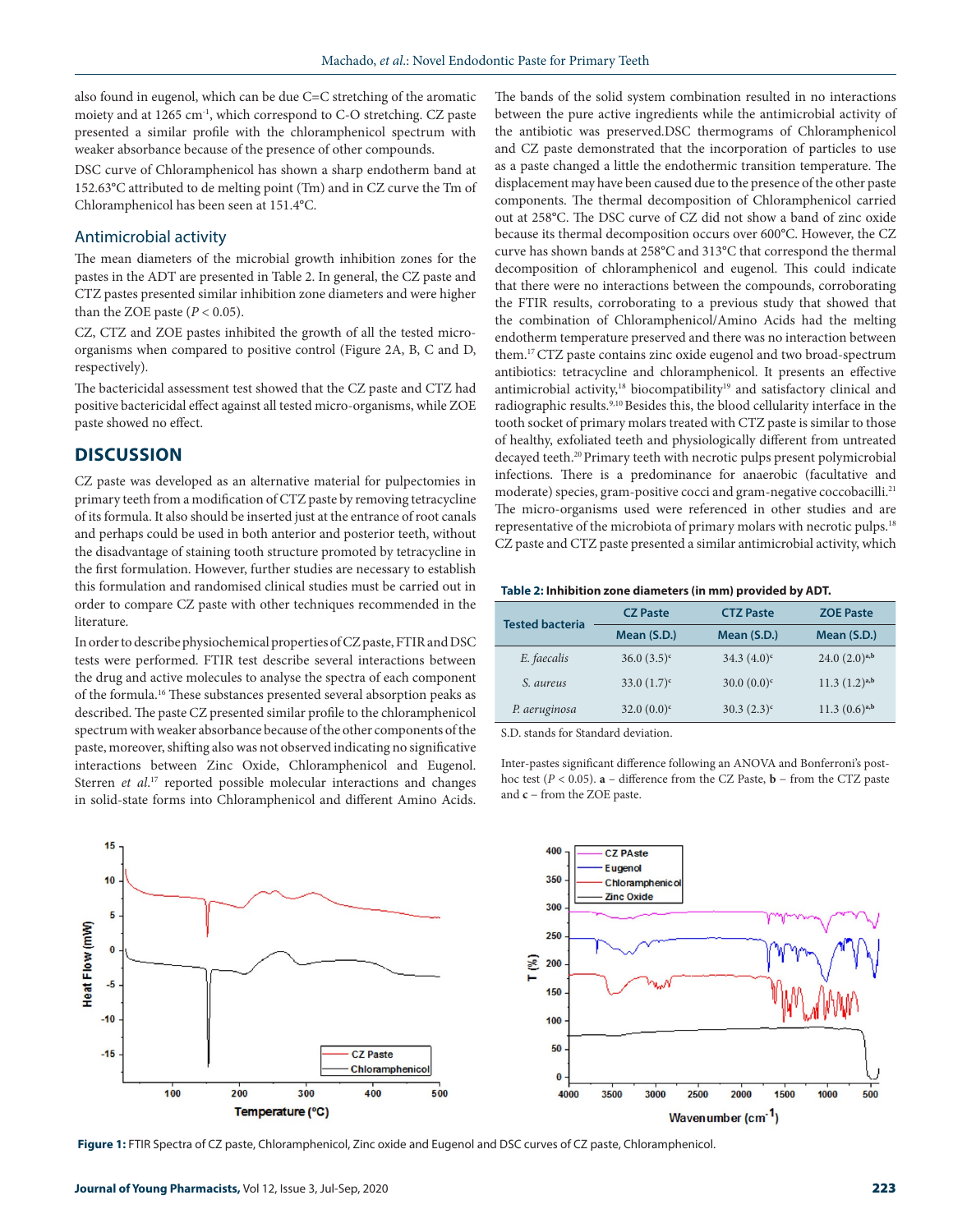

**Figure 2:** Antimicrobial activity of the pastes in the DCT according to time (h). Each point in the growth curve expresses the mean ± SEM optical density (OD) values obtained for four wells. A − Bacterial growth (positive control), B − CZ paste test, C – CTZ paste test and D – ZOE paste test.

was higher than ZOE paste in both agar diffusion and direct contact tests. This corroborates with Amorim *et al*. 18 which used the same method and observed that CTZ paste had a more effective antimicrobial activity than ZOE paste for all the micro-organisms. Tetracycline and chloramphenicol are bacteriostatic antibiotics that target the protein synthesis of Gram-positive and Gram-negative bacteria and have limited synergy.<sup>22,23</sup> The absence of synergistic activity of that combination could explain why the CTZ paste did not present significantly better results than the CZ paste.

On the direct contact test ZOE paste showed a bacteriostatic effect; however, it presented no bactericidal effect on the growth of the micro-organisms afterwards, which differs from the study by Heyder *et al*. 13 which found that zinc oxide eugenol cement led to a significant reduction in the colony-forming units of *E. faecalis*, *F. nucleatum* and *P. gingivalis*. This may have occurred due to the fact that ZOE paste loses its antimicrobial action once it sets.<sup>24</sup> One of the goals of paediatric dentistry is to perform endodontic treatment in primary teeth to maintain it function during the biological cycle.<sup>1,4</sup> Traditional pulpectomy procedure in primary molars with necrotic pulp requires instrumentation of root canals system, disinfection with antimicrobial irrigants solutions and filling with absorbable and antibacterial materials.1,4,5 ZOE paste is a traditional and largely recommended material for conventional treatments involving root canal instrumentation of the primary teeth.<sup>1,4</sup> Its antibacterial effect is mainly attributed to the action of eugenol that causes protein denaturation.5,10,24 It is assumed that in view of the anatomical complexity of primary molars, its action is not

sufficient enough to reduce the bacterial contamination and the use of antimicrobial irrigating substances is mandatory when instrumentation is performed.<sup>25</sup>

## **CONCLUSION**

CZ paste could be an alternative for endodontic treatment of primary teeth with necrotic pulp.

## **ACKNOWLEDGEMENT**

We acknowledge UFPI (Universidade Federal do Piauí), CNPq (Conselho Nacional para Desenvolvimento Científico e Tecnológico) and FAPEPI (Fundação de Amparo à Pesquisa do Estado do Piauí, Brazil) for the financial support, as well as to Professor Francisca Lúcia de Lima and post-graduation student Ellen Maria Matos de Andrade for their help with microbiological procedures. This work was granted by FAPEPI/ SESAPI/MS/CNPq 003/2013.

#### **CONFLICT OF INTEREST**

The authors declare that there is no conflict of interest.

## **ABBREVIATIONS**

**mm:** milimetre; **cm:** centimetre; **μL:** microlitre; **mL:** millilitre; **mg:**  milligram; **min:** minute; **°C:** degree celsius; **hr:** hour; **CFU:** colonyforming unity.